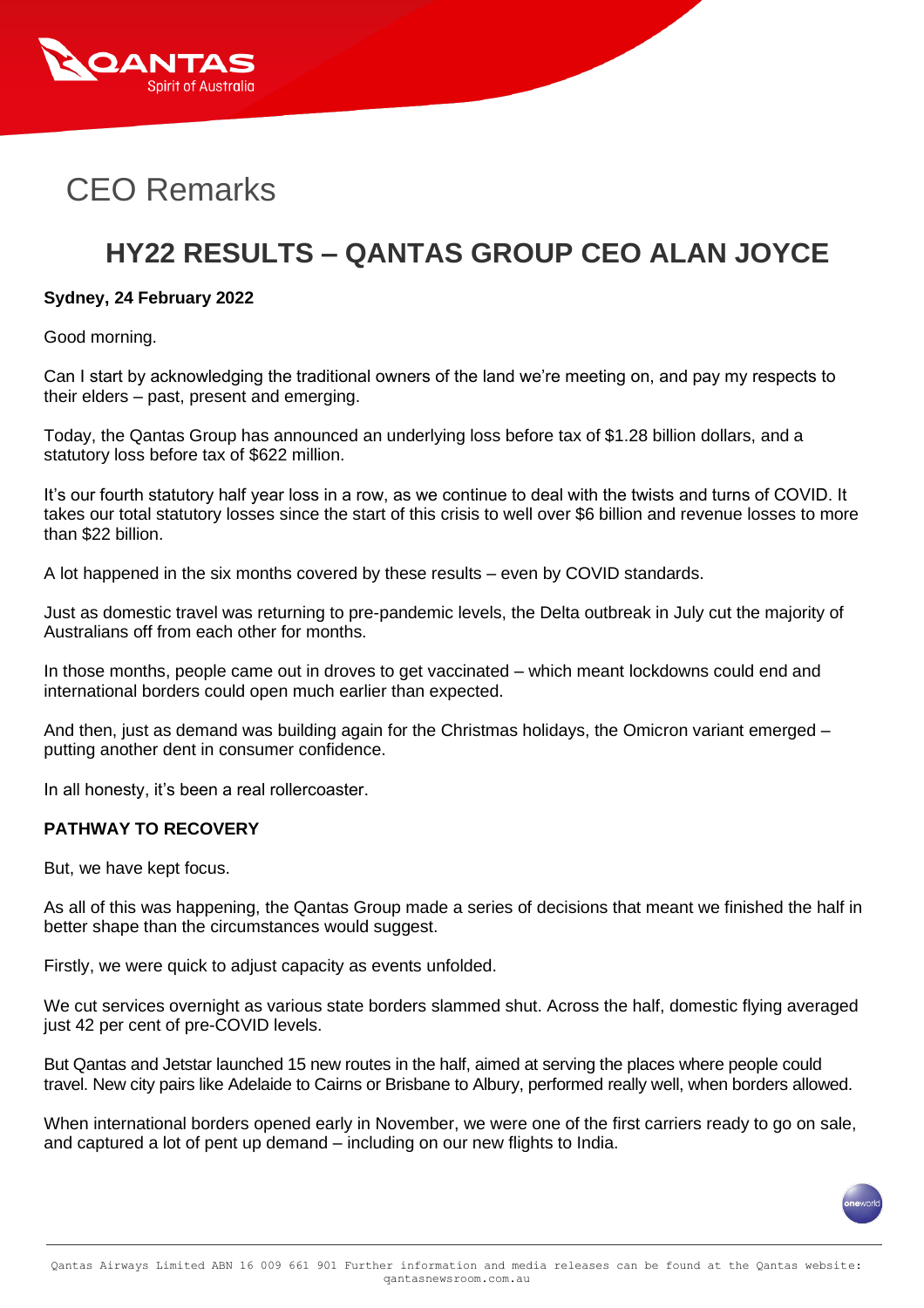In the past few weeks, as more border restrictions have dropped away, we've seen international bookings strengthen even further. In mid-February, we had our best week for international ticket sales since pre-COVID.

We'll get more positive momentum from Western Australia opening in March. Qantas certainly wasn't the only business caught short when that opening was delayed. We had relied on that date and we've lost more than \$60 million as a result. Not to mention the thousands of customers who were disappointed. Hopefully, we can count on this new date and rebuild confidence in travelling to Western Australia.

Despite all the uncertainty in the half, over 90 per cent of our passenger flights were cash positive. And across all of our flying businesses, we brought in close to \$700 million more in revenue compared with the prior first half.

That includes another record profit from Qantas Freight, which has been a natural hedge against the downturn in international passenger flights – and the cargo capacity that goes with them.

Another key decision we made was the sale of surplus land in Mascot. That sale of \$802 million – which took advantage of a surging property market – is the main reason we're back within our target debt range, well ahead of schedule.

We've continued growing Qantas Loyalty. We've expanded our program partners, which has helped drive earnings. We've reinvested in more reward seats on flights and reduced the points for a holiday or hotel by at least 30 per cent. That's kept our members highly engaged, which is the bedrock for the program's continued success.

We've also offered customers more flexibility. Understandably, people were gun shy about booking flights with all the uncertainty. Relaxing fare conditions gave customers the confidence that if circumstances change, it's much easier to change your flight. By doing that, we removed one of the biggest blockers to forward bookings.

People have through till December 2023 to use any outstanding flight credits. And they can use them on either domestic or international flights. It's the most generous policy we've ever had on credits and it's great to see people starting to use them as travel comes back.

We pressed ahead with our recovery program, which is running ahead of schedule. We've now taken around \$400 million of cost out of Qantas Domestic and over \$300 million out of Qantas International. These savings are a combination of us being more efficient, taking costs out of our head office and restructuring our operations.

These are annual saving figures based on pre-COVID activity levels and will total at least \$1 billion by the end of FY23. That means we can repair our balance sheet faster, and why we have the confidence to make upcoming investment decisions that I'll touch on shortly.

### **INVESTING IN OUR PEOPLE – BONUS SCHEME**

We've already made a significant investment in our people. At the start of December, we made the decision to stand up all of our Australian-based employees. For some international crew, that call came six months ahead of schedule.

The impact of Omicron means we don't have the level of flying we expected – but have continued to pay our people regardless, and are using the time for training where we can.

The impact of higher labour costs – *without* all the revenue to support it – will have a material impact on the third quarter. This is expected to equalise in the fourth quarter, but we believe the decision to end the uncertainty of stand down was the right one.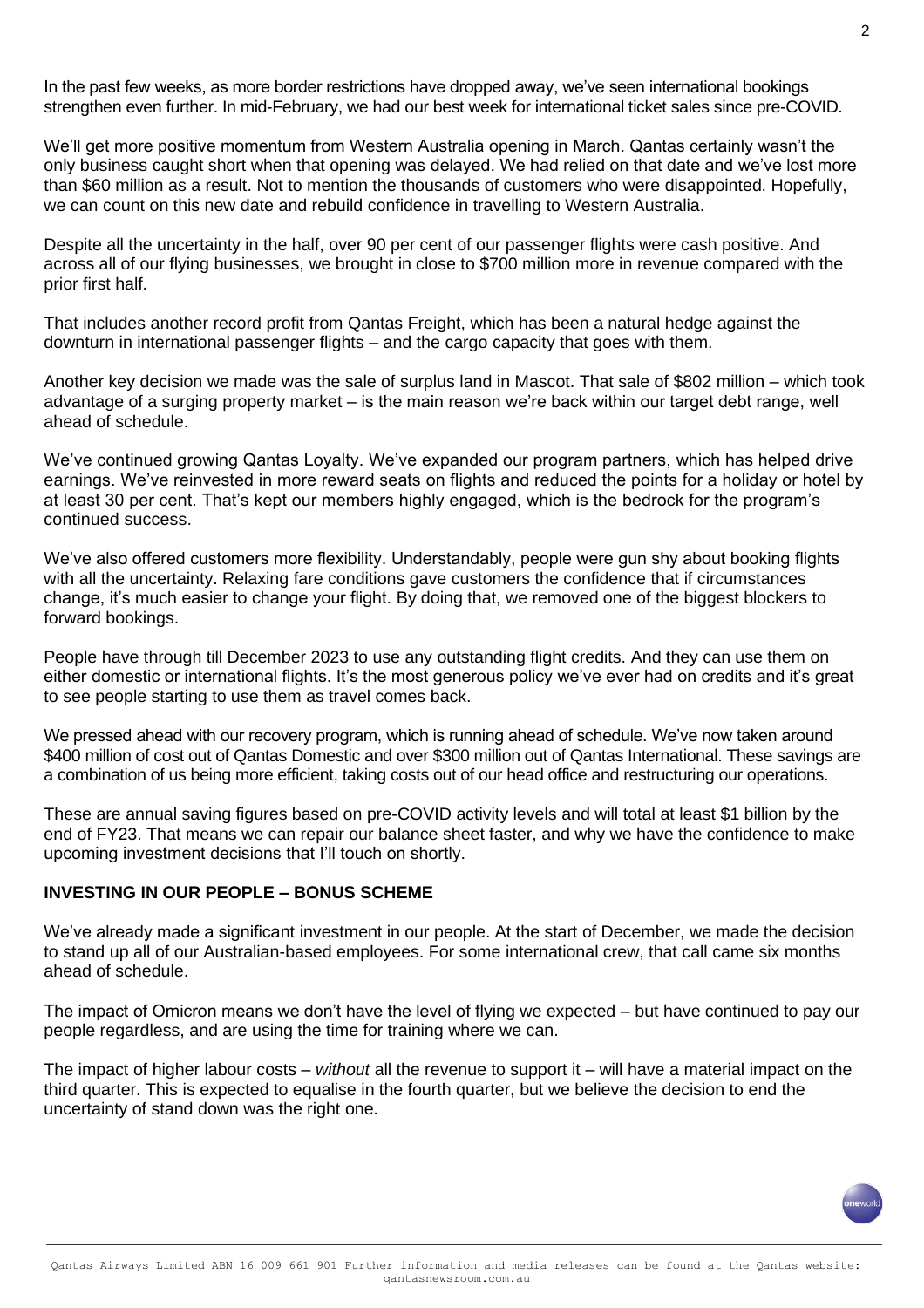Today, we announce another significant investment in our people.

Our non-executive employees – around 20,000 people – will be eligible for 1,000 Qantas shares each. This is part of a retention and reward program to say thank you. Thank you for sticking with us. And thank you for all your work towards getting the national carrier back on its feet.

Eligible employees will receive 1,000 rights, which will convert to shares in August next year provided some key conditions are met – in particular:

- that they stay with the company until then;
- and that we deliver on our recovery program.

At today's share price, this award is worth over \$5,000 per employee. But it could be worth a lot more by the time it vests, given our focus on growing long term shareholder value and given our recovery program. Seeing that value rise would be a great result for our people and our shareholders.

These will be new shares, issued by Qantas direct to employees.

Managers and senior executives will also be eligible for share rights, based on the same performance and service conditions as non-executives. This comes after:

- three years of no annual bonuses;
- two years of wage freezes;
- and the demands of guiding this company through a terrible crisis.

It has been a tough few years and retention is an issue among our managers and executives.

As our Chairman said at last year's AGM – it was not a forgone conclusion that Qantas would survive this pandemic. The hard work of our people has been a key factor and we need to retain their skills and experience into the future.

We're still having difficult conversations about changes we need to make in some parts of the business. But we want everyone who contributes to our recovery to share in the success when the time is right.

## **FUTURE FOCUS – SUSTAINABILITY AND FLEET**

COVID has forced us to focus on the near term for much of the past two years. So, let me wrap up by talking briefly about two things that we are focused on for the longer term.

The first is sustainability.

We know the importance of mapping out a clear path to net zero emissions by 2050. And a lot of work is already happening – including a shift to Sustainable Aviation Fuel, which cuts emissions by up to 80 per cent. Next month, we'll be releasing more detail on our broader sustainability strategy, including our interim 2030 emissions target and the steps to get there.

The second is fleet renewal.

Subject to Board approval, we expect to finalise the order for our domestic fleet renewal with Airbus – a decade long program that we call Project Winton – by mid calendar year. These aircraft will be the backbone of Qantas Domestic, will deliver a big reduction in fuel consumption, and represent a huge part of our future.

Work has also resumed on Project Sunrise. Our latest customer research shows the demand for direct longhaul flights is even stronger than it was pre-COVID, so our focus on delivering non-stop services from Sydney and Melbourne to New York and London remains.